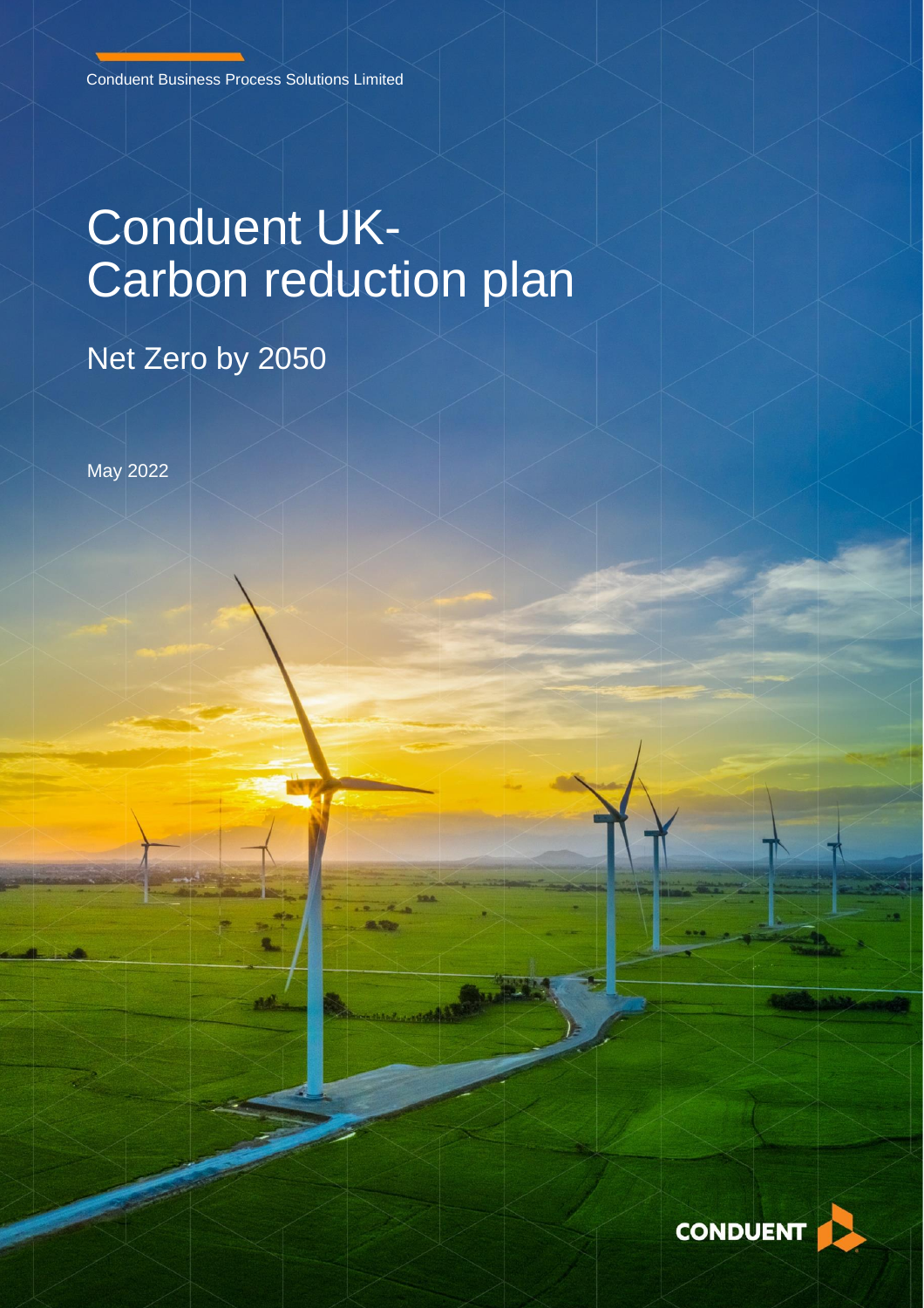## **Introduction**

This Carbon Reduction Plan details the carbon footprint and confirms the commitment by Conduent Business Process Services Ltd in achieving Net Zero by 2050.

This Carbon Reduction Plan will be updated at least annually and published and posted on the [UK website](https://www.conduent.com/uk/conduent-public-services/) <https://www.conduent.com/uk/>

#### Facilities covered

The facilities that are included in this report are:

| CITY  | <b>POSTCODE</b> | <b>SERVICE</b>     |
|-------|-----------------|--------------------|
| Poole | <b>BH12 5AG</b> | <b>Call Centre</b> |
|       |                 | 38,567 $f2$        |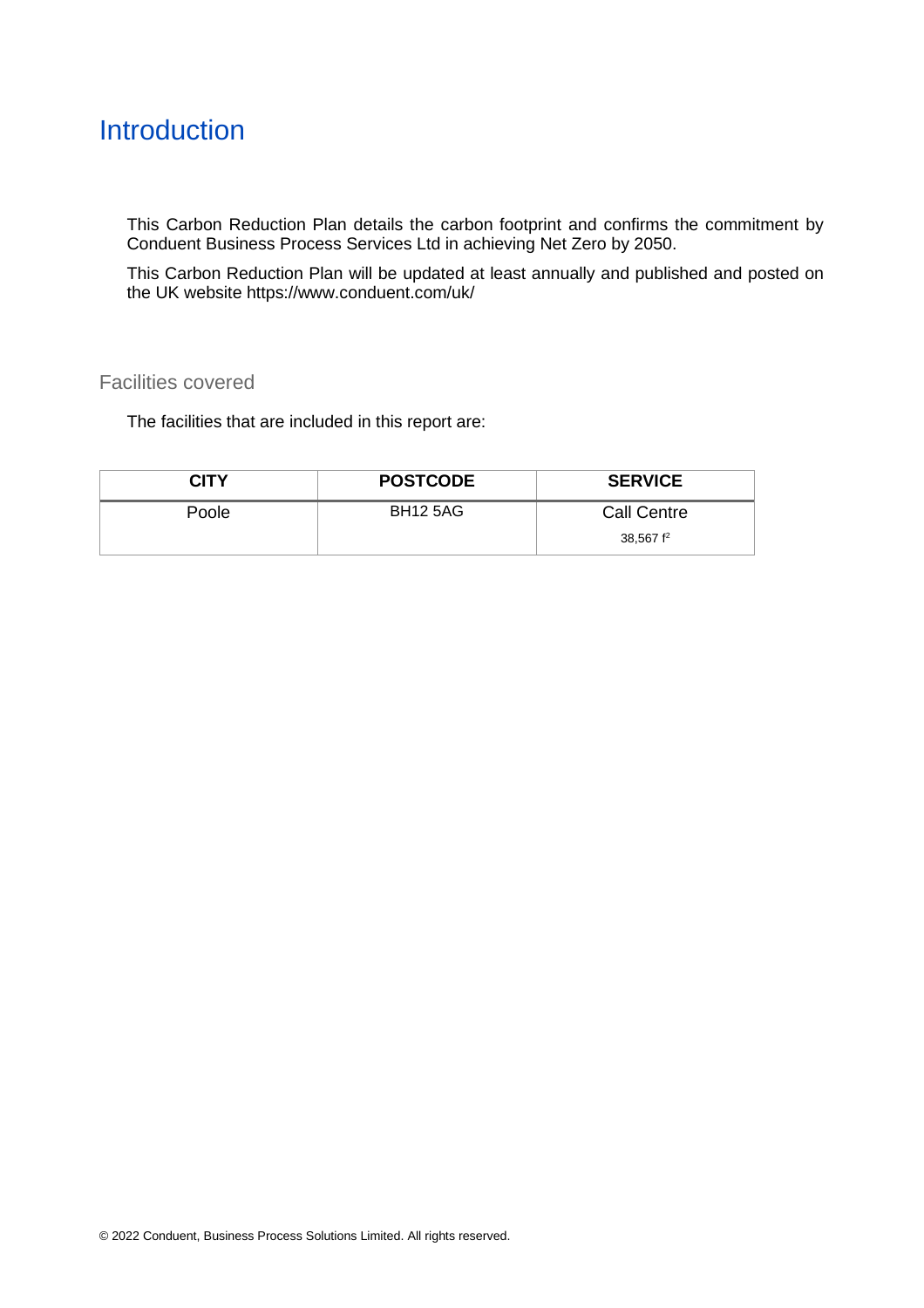### **Commitment to achieving Net Zero**

#### Baseline Emissions Footprint

Baseline emissions are a record of the greenhouse gases that have been produced in the past and were produced prior to the introduction of any strategies to reduce emissions.

| <b>Baseline Year: 2019</b>    |                                                                                                                                      |  |
|-------------------------------|--------------------------------------------------------------------------------------------------------------------------------------|--|
| <b>EMISSIONS</b>              | TOTAL (tCO <sub>2</sub> e)                                                                                                           |  |
| Scope 1                       | 15.26 tCO2e<br>Includes:<br>Fleet vehicles<br>1 <sub>1</sub><br>2.<br>Generators<br>Extinguishers<br>3.<br>HVAC & CRAC systems<br>4. |  |
| Scope 2                       | 0 tCO <sub>2e</sub><br>Includes:<br>1.<br><b>Purchased Electricity</b>                                                               |  |
| Scope 3<br>(Included Sources) | 132.231 tCO2e<br>Includes:<br><b>Public Transport</b><br>1.<br><b>Business travel</b><br>2.                                          |  |
| <b>Total Emissions</b>        | 147.491 tCO2e                                                                                                                        |  |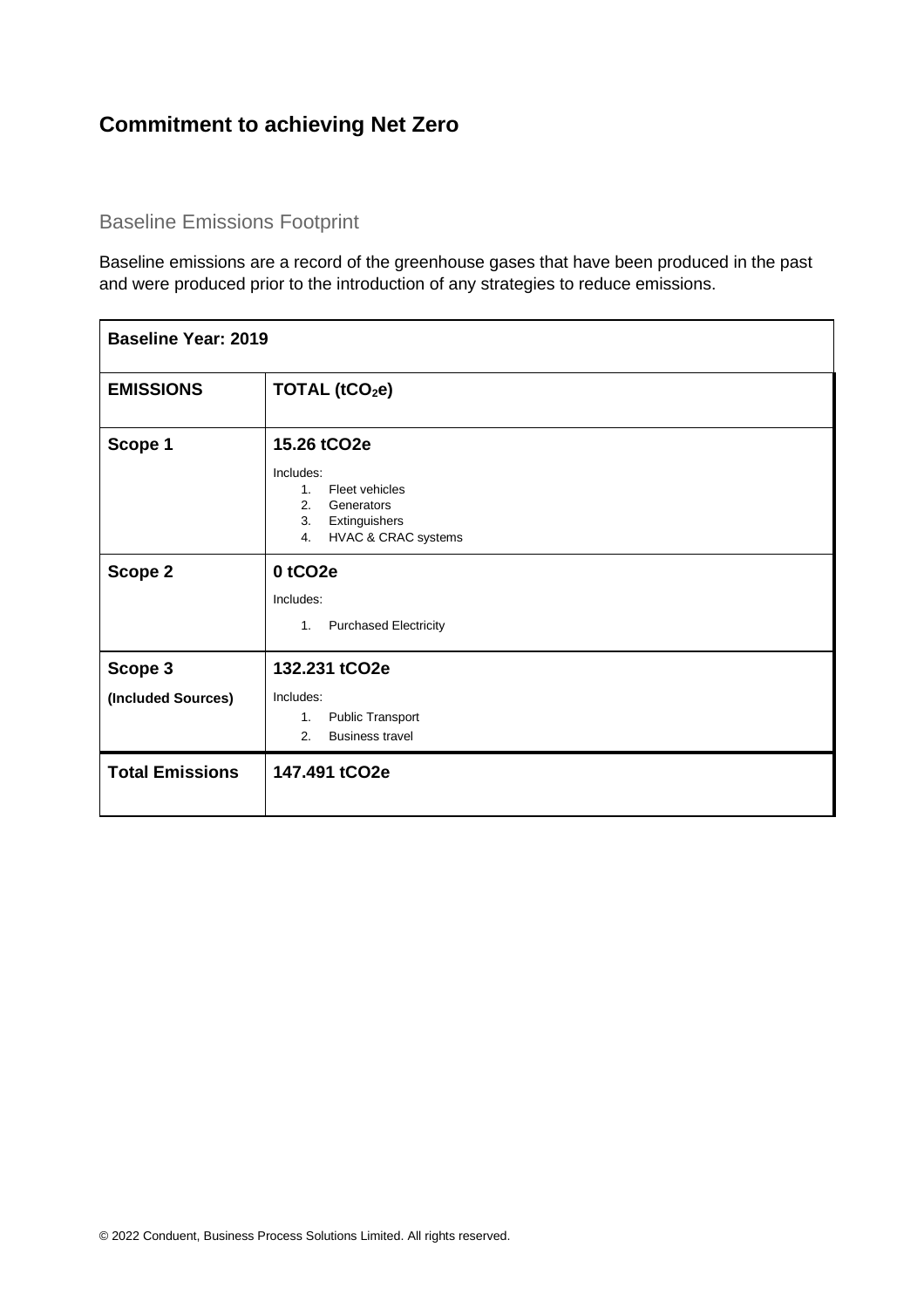## Current Emissions Reporting

| <b>Reporting Year: 2021</b> |                                                                                                                       |
|-----------------------------|-----------------------------------------------------------------------------------------------------------------------|
| <b>EMISSIONS</b>            | TOTAL (tCO <sub>2</sub> e)                                                                                            |
| Scope 1                     | 28.34 tCO2e                                                                                                           |
|                             | Includes:<br>Fleet vehicles<br>1 <sup>1</sup><br>2.<br>Generators<br>Extinguishers<br>3.<br>HVAC & CRAC systems<br>4. |
| Scope 2                     | 2.3 tCO2e                                                                                                             |
|                             | Includes:                                                                                                             |
|                             | <b>Purchased Electricity</b><br>1.                                                                                    |
| Scope 3                     | 1.413 tCO2e                                                                                                           |
| (Included Sources)          | Includes:<br><b>Public Transport</b><br>1.<br><b>Business travel</b><br>2.                                            |
| <b>Total Emissions</b>      | 32.053 tCO2e                                                                                                          |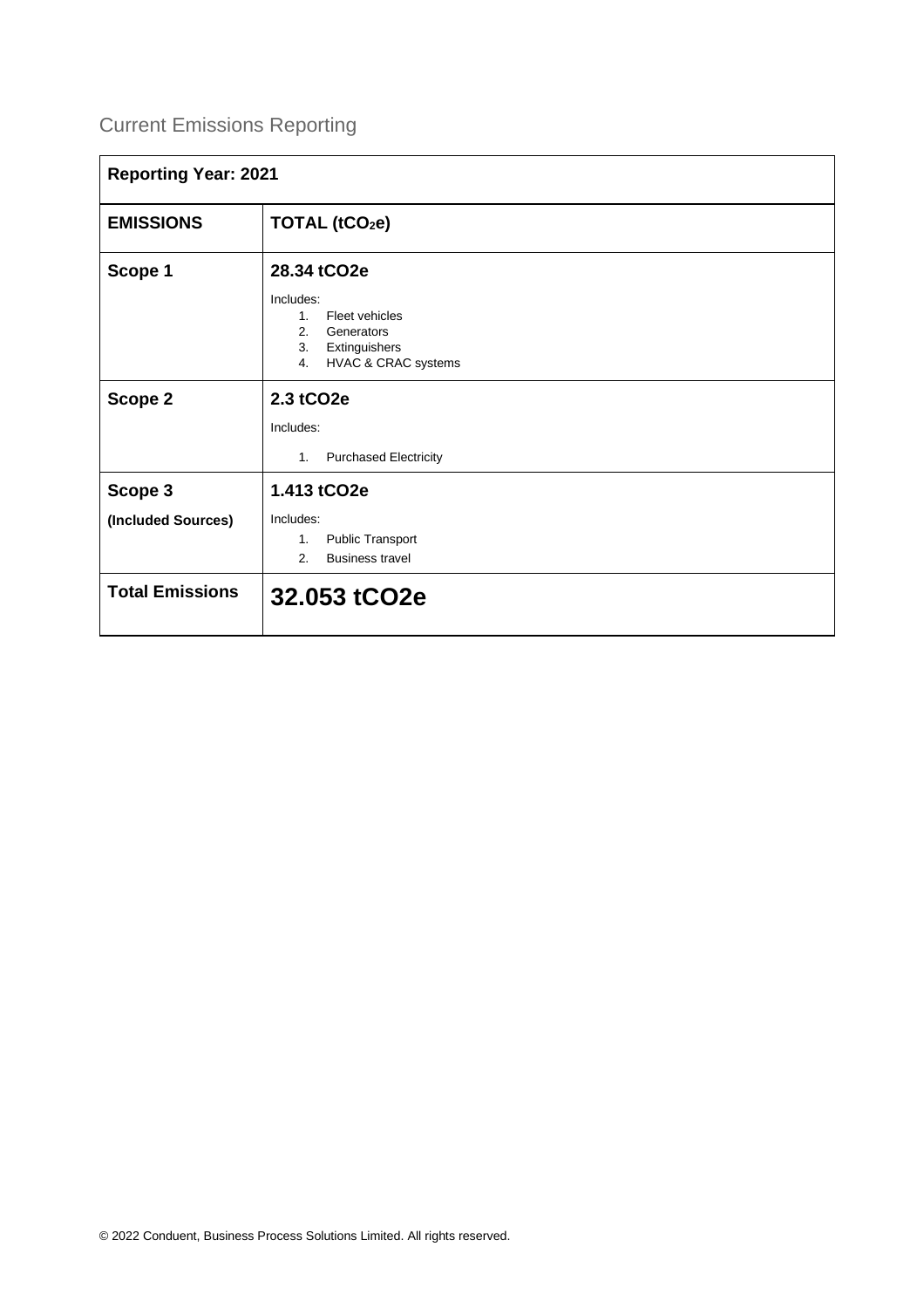#### **Emissions reduction targets**

In order to achieve Net Zero, we have adopted the following carbon reduction targets.

We project that carbon emissions will decrease over the next five years to 28.9 tCO<sub>2</sub>e by 2026. This is a reduction of 10%

Carbon Reduction Projects

**Completed Carbon Reduction Initiatives**

The following environmental management measures and projects have been completed or implemented since the 2019 baseline.

We have completed the following activities:

• Closed Oxford, London and Birmingham sites and consolidated into a new site in Leeds Q3 2022

In the future we hope to implement further measures such as:

- Reduce the number of ICE lease cars in the UK fleet
- Look at consolidating our data centres
- Promote work from home to reduce travel
- Contract for green electric supplies